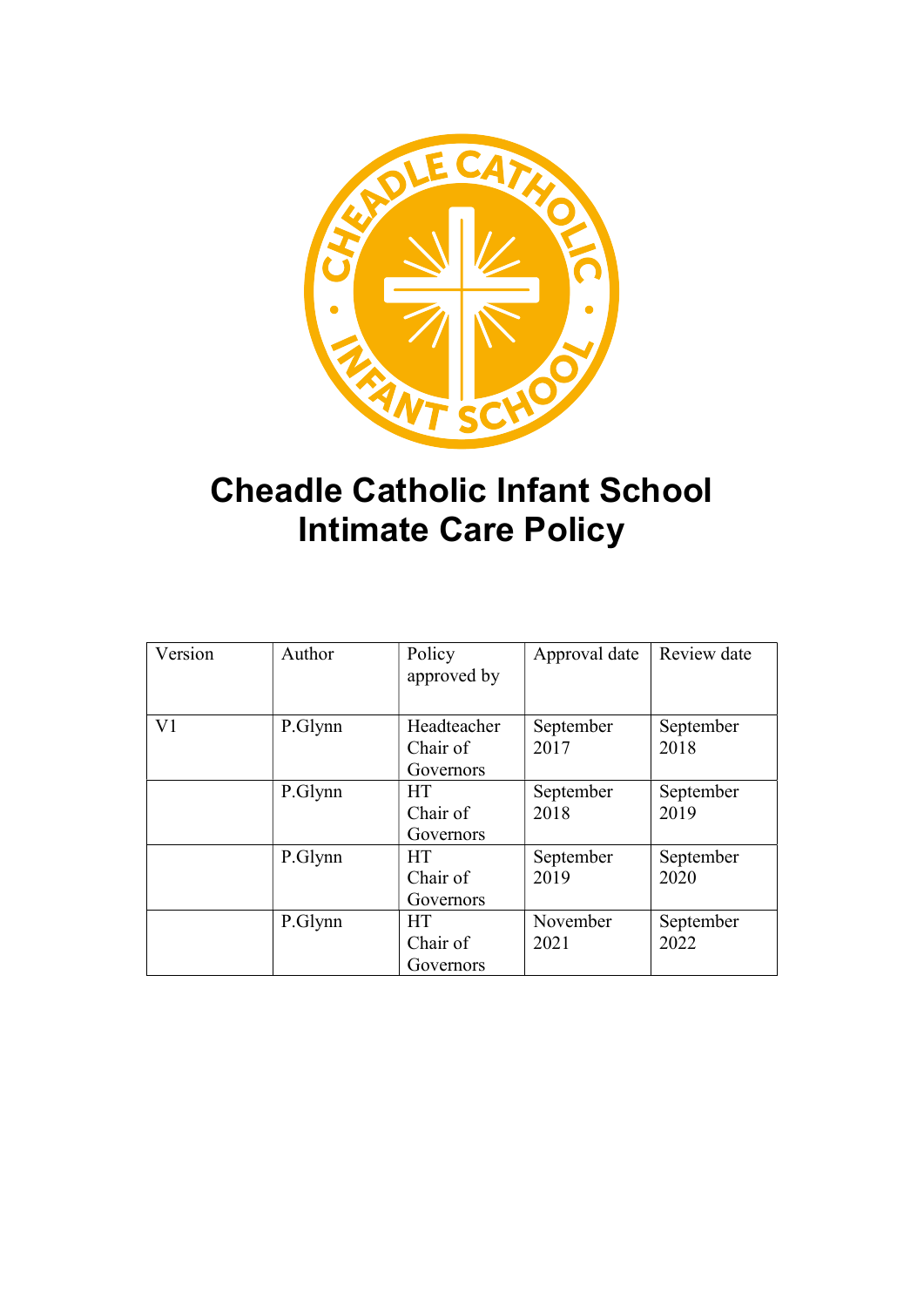#### Introduction

Cheadle Catholic Infant School is committed to safeguarding & promoting the welfare of children. We are committed to ensuring staff responsible for intimate care of children will undertake their duties in a professional manner at all times. The Intimate Care Policy has been developed to safeguard children and staff.

Intimate care may be defined as an activity required to meet the personal care needs of each individual child in partnership with the parent, carer and the child. In school this may occur on a regular basis or during a one-off incident. Intimate care is any care which involves one of the following:

- Assisting a child to change his/her clothes
- Changing or washing a child who has soiled him/herself
- Assisting with toileting issues
- Supervising a child involved in intimate self-care
- Providing first aid assistance
- Providing comfort to an upset or distressed child
- Feeding a child
- Assisting a child who requires a specific medical procedure and is not able to carry this out unaided\*

\*As per the Managing Medical Needs Policy in the case of a specific procedure only a person suitably trained and assessed as competent should undertake the procedure.

#### Principles of Intimate Care

No child should be attended to in a way that causes distress and staff must be sensitive to each child's individual needs. The following are the fundamental principles of intimate care upon which our policy guidelines are based as applicable:

- Every child has a right to be safe
- Every child has the right to personal privacy
- Every child has the right to be valued as an individual
- Every child has the right to be treated with dignity and respect
- All children have the right to be involved & consulted in their own intimate care and to have their views taken into account
- Every child has the right to have levels of intimate care that are appropriate & consistent

#### Parental Responsibility

Parents/ carers must endeavour to ensure their child is continent before admission to school/ nursery (unless the child has additional needs). Parents/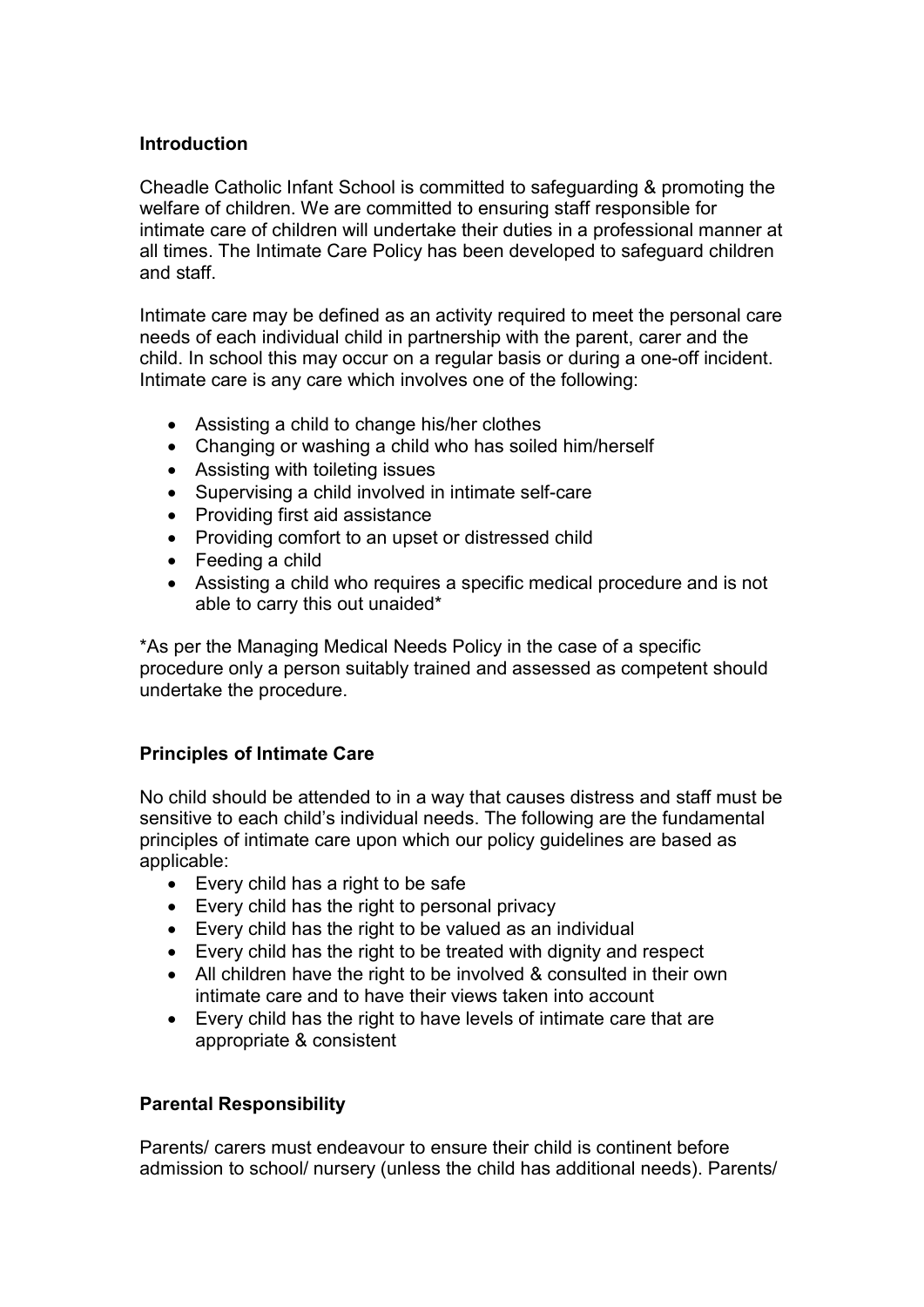carers must inform school if a child is not fully toilet trained before starting school, after which a meeting will be arranged to discuss their child's needs. It is expected that most children should be able to carry out personal tasks for themselves.

Partnership with parents is of importance when managing children's intimate care needs. It is important that parents:

- Discuss any concerns with staff about their child's intimate care or toileting needs prior to the child starting school/nursery
- Accept that on occasions their child may need to be collected from school
- Provide wipes and changes of clothing for any child with a personal toileting need.

#### Assisting a child to change his/her clothes:

This is more common in the Early Years Foundation Stage. On occasions an individual child may require some assistance with changing if, for example, he/ she has a toileting accident, gets wet outside or has vomit on his/ her clothes.

Staff will always encourage children to attempt dressing and undressing unaided. However, if assistance is required this will be given. Staff will always ensure that they have a colleague in attendance when supporting dressing/undressing and will give the child the opportunity to change in private, unless the child is in distress and this is not possible. If staff are concerned in any way parents will be sent for and asked to assist their child.

#### Changing a child who has soiled him/herself:

If a child soils him/herself in school a professional judgement has to be made whether it is appropriate to change the child in school or whether to request the parent/carer to collect the child for changing. In either circumstance the child's needs are paramount and he/she should be comforted and reassured throughout.

Intimate care routines should always take place in an area which protects the child's privacy & dignity by an assigned member of staff.

The following guidelines outline our procedures but we will also seek to make age appropriate responses.

- Another member of staff should be alerted to ensure that protocol is followed appropriately
- Appropriate equipment & clothes should be collected before escorting the child to a designated area.
- Toilets should be cleared and blocked for use by others during the process
- The child will be given the opportunity to change his/her underwear in private and carry out this process independently.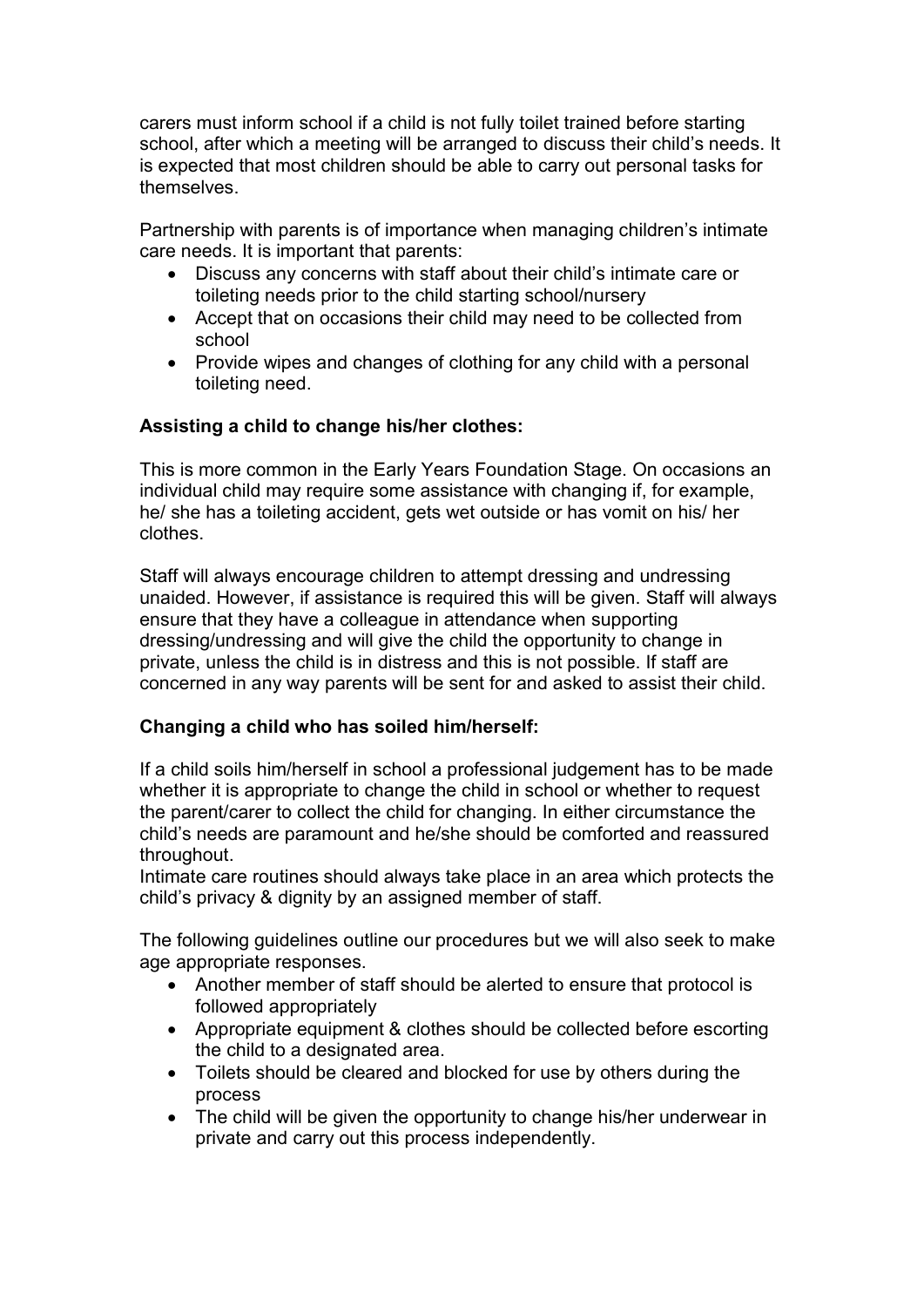- Dependant on age and circumstances if a child is not able to complete this task unaided, school staff will attempt to contact the emergency contact to inform them of the situation.
- If the emergency contact is able to come to school within an appropriate time frame, the child will be accompanied and supported by a staff member until they arrive, avoiding further stress and preserving dignity.
- If the emergency contact cannot attend, school will seek verbal permission for staff to change the child. If none of the contacts can be reached the Headteacher will be consulted and the decision taken on the basis of loco-parentis and our duty of care to meet the child's needs.
- If a child is heavily soiled parents/ carers are requested to collect the child and take him/her home for a shower or bath before returning the child to school.
- If the incident is believed to be due to illness or infection parents/carers will be requested to keep the child off school for 48 hours after symptoms have passed.

#### Safeguarding Guidelines:

- Ensure that the action you are taking is necessary
- Get verbal agreement to proceed
- Ensure the child is happy with who is changing him/her
- Be responsive to any distress shown

#### Basic hygiene routines:

- Always wear protective disposable gloves and apron
- Double bag soiled clothing for return to parents
- Area to be cleaned & disinfected by adult
- Ensure appropriate hand washing (child and adult)

All intimate care incidents should be recorded in the intimate care file stored in the medical room, out of sight of visitors and parents.

#### Special Needs:

The school recognises that some children may arrive at school with under developed toilet training skills. If a child is not toilet trained/ able to use the toilet independently because of a disability his/her rights to inclusion are additionally supported by the SEN & Disability Act 2001 & Part iv of the Disability Discrimination Act.

If a child's toileting needs are substantially different than those expected of a child his/her age, an individual toileting plan will be agreed with parents. The SEN coordinator may signpost parents to support or make a referral so that an assessment can be made where there is no progress over time.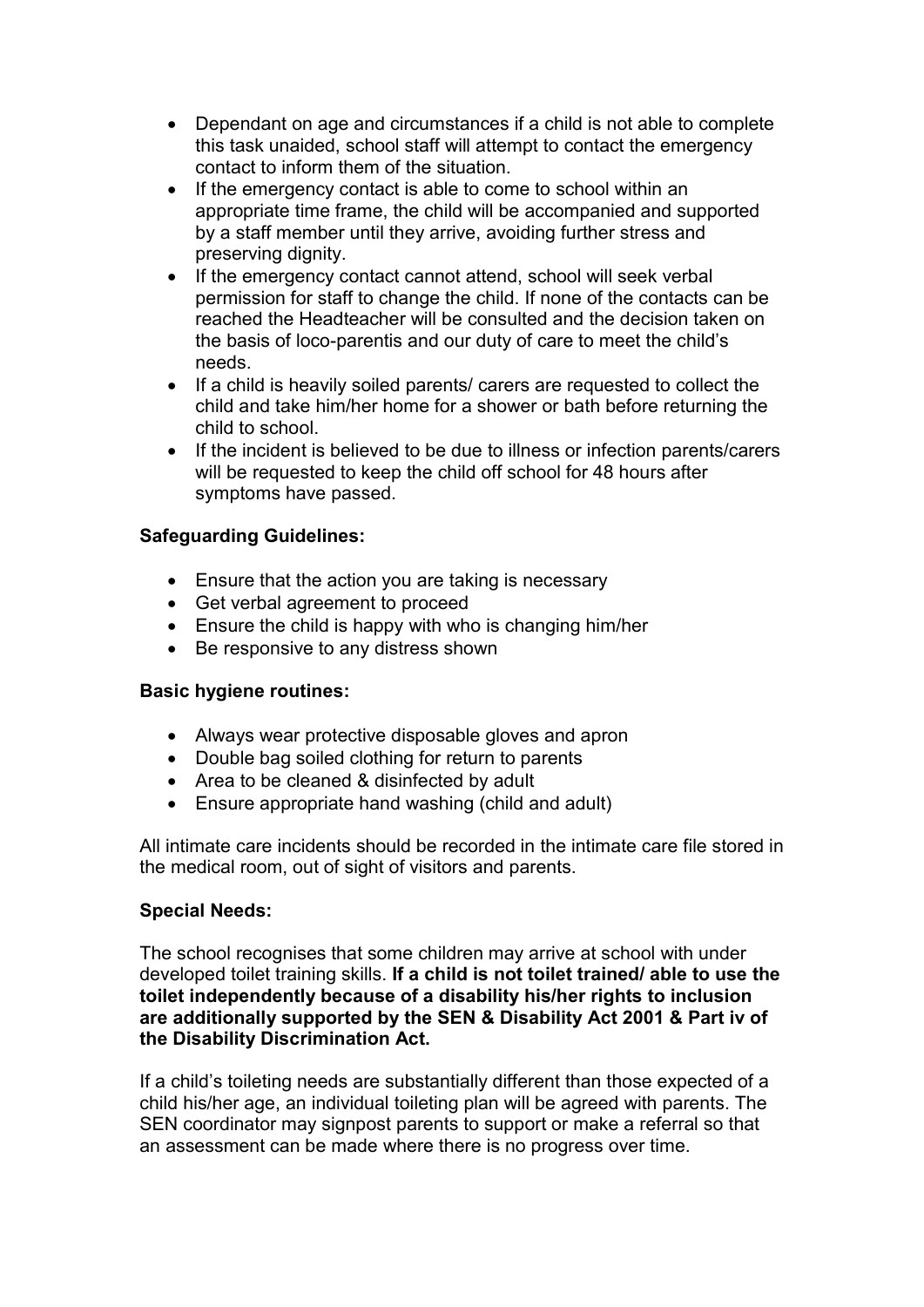The management of all children with intimate care needs will be carefully planned. Where specialist equipment & facilities above that currently available in school are required, every effort will be made to ensure appropriate provision in a timely fashion, following assessment by a Physiotherapist and/or Occupational Therapist.

#### Providing Comfort or Support to a Child

There are situations and circumstances where children seek physical comfort from staff (particularly children in Early Years). Where this happens staff need to be aware that any physical contact must be kept to a minimum. When comforting a child or giving reassurance staff must ensure that at no time can the act be considered intimate. If physical contact is deemed to be appropriate, staff must provide care which is professionally appropriate to the age and context.

If a child touches a member of staff in a way that makes him/her feel uncomfortable this should be gently but firmly discouraged in a way which communicates that the touch, rather than the child, is unacceptable. Any instances of this should be discussed, in confidence with the Designated Safeguarding Lead.

#### Medical Needs:

Our Managing Medical Conditions in School Policy outlines arrangements for the management and administration of medicines in school.

A small number of children will have specific medical needs and in addition to the Managing Medical Needs Policy will have an Individual Healthcare Plan. This plan will be formulated by the School Nurse in conjunction with the parents and the school. Staff will receive appropriate training as required.

#### School Staff:

Only those members of staff who are familiar with the Intimate Care Policy and the contents of the School Safeguarding Handbook should be involved in the intimate care of children.

Where anticipated intimate care arrangements are agreed between the school and parents and when appropriate the child, consent forms are signed by the parent and stored by the teacher.

If a staff member has concerns about a colleagues intimate care practice he or she must report this to the Designated Safeguarding Lead.

#### Good Practice Guidelines:

• Involve the child in intimate care. Talk about what is being done or going to be done and where possible give choices. Ask the parent or child about any preferences while carrying out intimate care.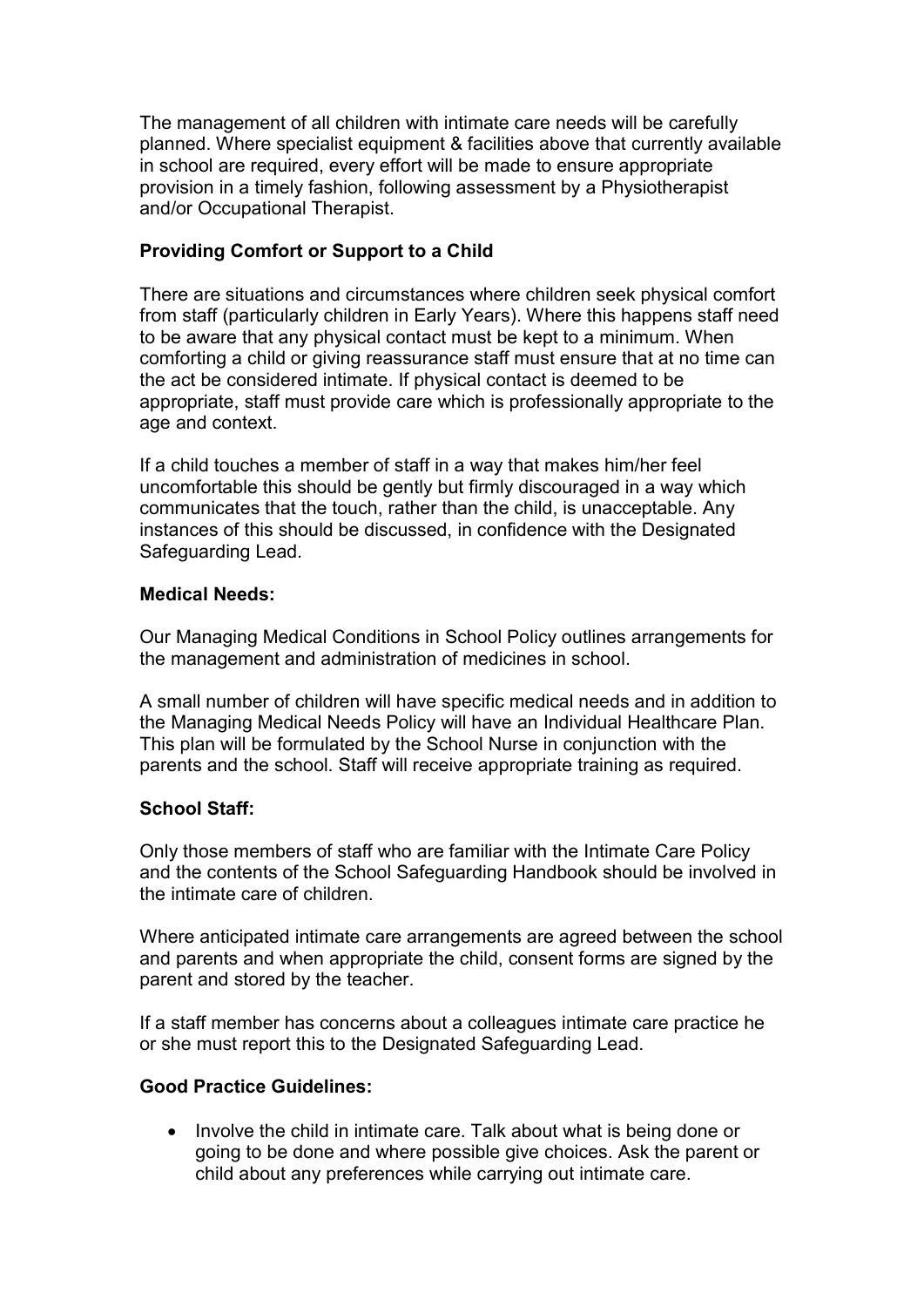- Treat every child with dignity and respect and ensure privacy appropriate to the child's age and situation.
- Do not work alone to provide intimate care to a child.
- Make sure practice in intimate care is consistent.
- A child may have multiple carers so a consistent approach, achieved through effective communication between all parties is essential.
- Be aware of your own limitations. Only carry out activities you understand and feel competent with. If in doubt, ask. Some procedures e.g. medical must only be carried out by members of staff who have been fully trained and assessed.
- Promote positive self-esteem and body image. Confident, self-assured children who feel their bodies belong to them are less vulnerable to sexual abuse. Your attitude to a child's intimate care is important. Keeping in mind the child's age, routine care can be both efficient and relaxed.
- If you have any concerns you must report them. If you observe any unusual markings, discolouration or swelling report it immediately to the Designated Safeguarding Lead.
- If a child is accidentally hurt during intimate care or misunderstands/ misinterprets something, reassure the child, ensure his/ her safety and report the incident immediately to the Designated Safeguarding Lead. Report and record any unusual emotional or behavioural response by the child. A written record of concerns must be made available to parents and kept in the child's file.

#### Key Roles:

The Designated Safeguarding Lead in our school is Pamela Glynn. The Deputy Designated Safeguarding Leads are Claire lees & Debbie Dixon.

Teachers, Teaching Assistants and designated Learning Support Assistants will carry out intimate care in our school. Every situation will depend on the context and whether a designated trained person is required for the situation.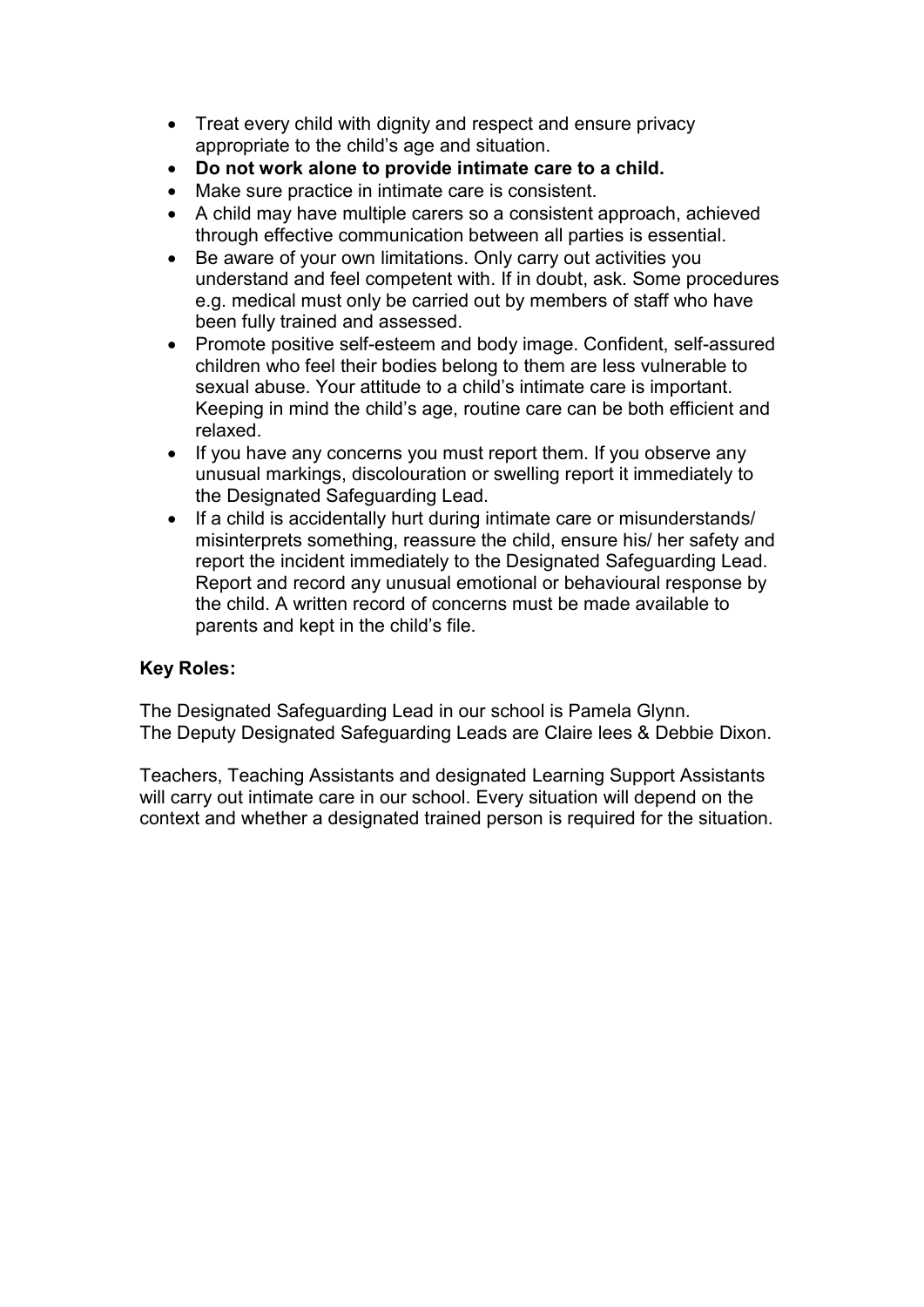

## Appendix 1

## Parental Permission for Intimate Care

Should it be necessary, I give permission for:

to receive intimate care (e.g. help with changing or following toileting.)

I understand that staff will endeavour to encourage my child to be independent.

I understand that I will be informed directly should the occasion arise.

 I will come to school to attend my child's intimate care needs if requested by staff.

Signed: \_\_\_\_\_\_\_\_\_\_\_\_\_\_\_\_\_\_\_\_\_\_\_\_\_\_\_\_\_

\_\_\_\_\_\_\_\_\_\_\_\_\_\_\_\_\_\_\_\_\_\_\_\_\_\_\_\_\_\_\_\_\_\_\_\_\_\_

Adult with parental responsibility for:

Date: \_\_\_\_\_\_\_\_\_\_\_\_\_\_\_\_\_\_\_\_\_\_\_\_\_\_\_\_\_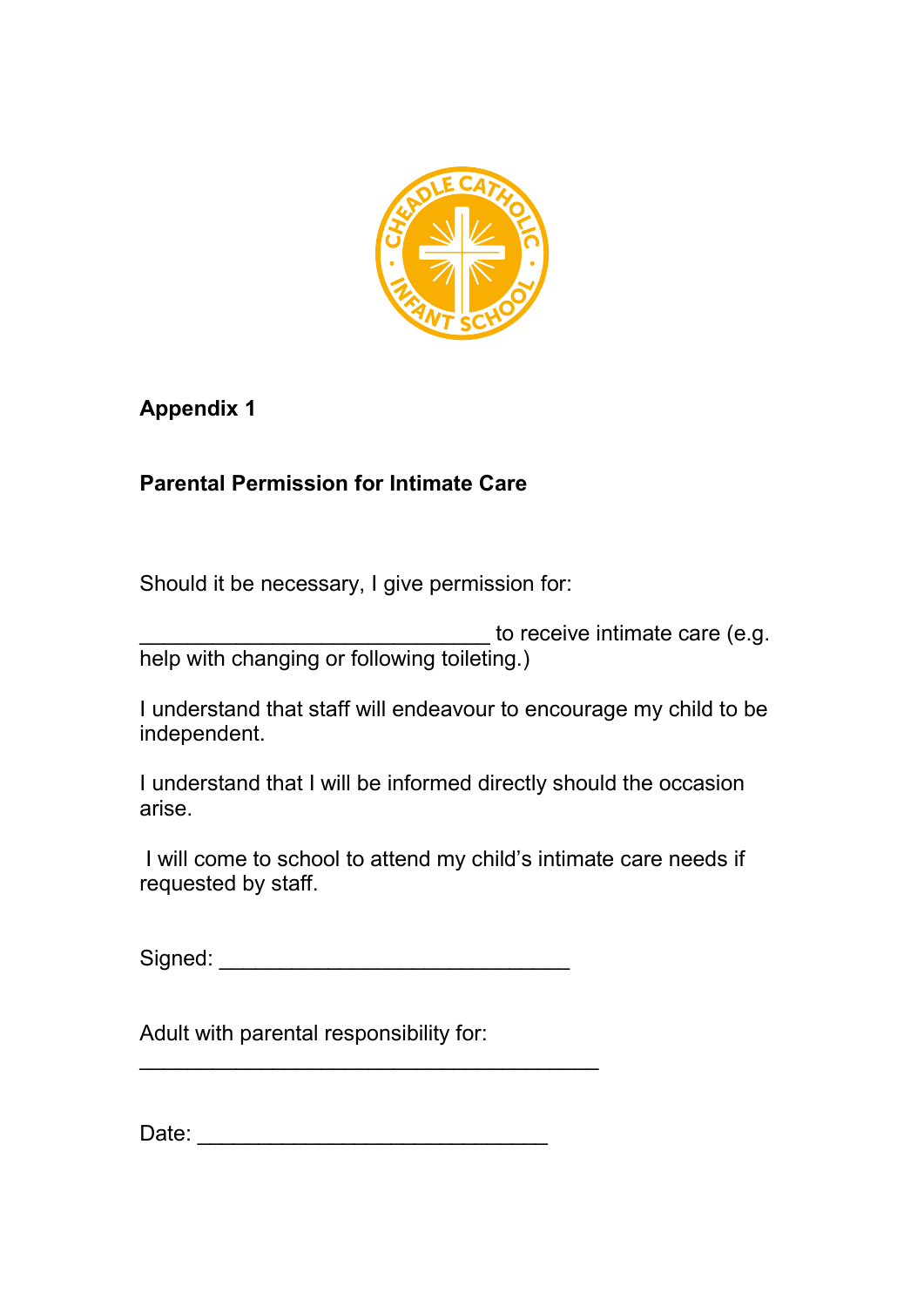

## Appendix 2

| Name of<br>child | Date | Time | Comments | Staff<br>involved | Signature |
|------------------|------|------|----------|-------------------|-----------|
|                  |      |      |          |                   |           |
|                  |      |      |          |                   |           |
|                  |      |      |          |                   |           |
|                  |      |      |          |                   |           |
|                  |      |      |          |                   |           |
|                  |      |      |          |                   |           |
|                  |      |      |          |                   |           |
|                  |      |      |          |                   |           |
|                  |      |      |          |                   |           |
|                  |      |      |          |                   |           |
|                  |      |      |          |                   |           |
|                  |      |      |          |                   |           |
|                  |      |      |          |                   |           |
|                  |      |      |          |                   |           |
|                  |      |      |          |                   |           |
|                  |      |      |          |                   |           |
|                  |      |      |          |                   |           |
|                  |      |      |          |                   |           |
|                  |      |      |          |                   |           |
|                  |      |      |          |                   |           |
|                  |      |      |          |                   |           |
|                  |      |      |          |                   |           |
|                  |      |      |          |                   |           |
|                  |      |      |          |                   |           |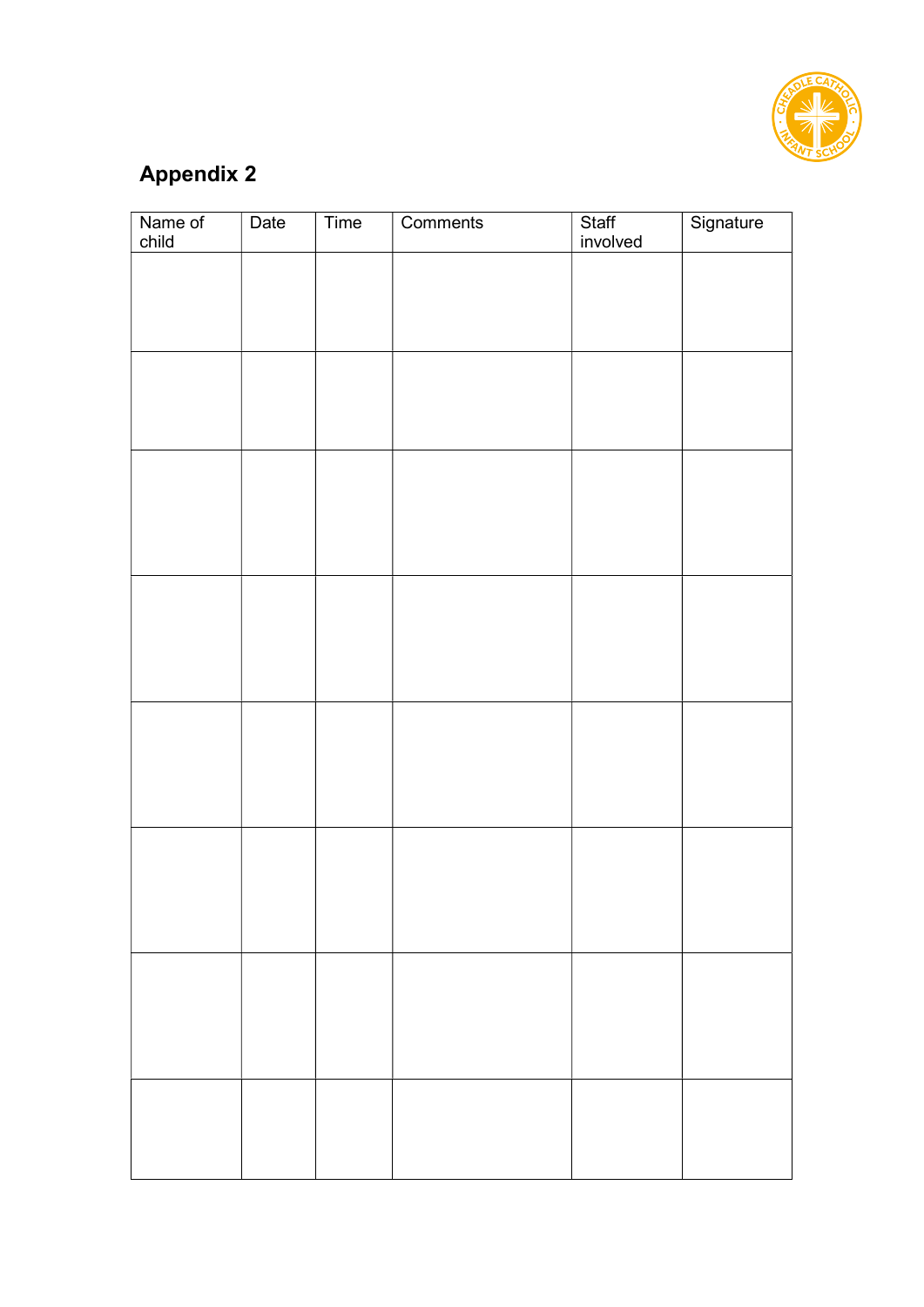### Appendix 3

## Personal/Intimate Care and Toileting Parental Consent:

(Form to be completed and signed by Teacher/SENCO plus parents/ carers)

| Name of Child: | Date of birth:             |
|----------------|----------------------------|
| Class:         | <b>Class Teacher name:</b> |

Care required and how often during the day. Please agree specific details of routines where appropriate.

Members of staff who will carry out the tasks-all staff need to be aware of the Intimate Care Policy in place and need to sign that it has been read and understood.

| Name | Signature | Date |
|------|-----------|------|
|      |           |      |
|      |           |      |
|      |           |      |
|      |           |      |
|      |           |      |
|      |           |      |
|      |           |      |
|      |           |      |
|      |           |      |
|      |           |      |
|      |           |      |
|      |           |      |